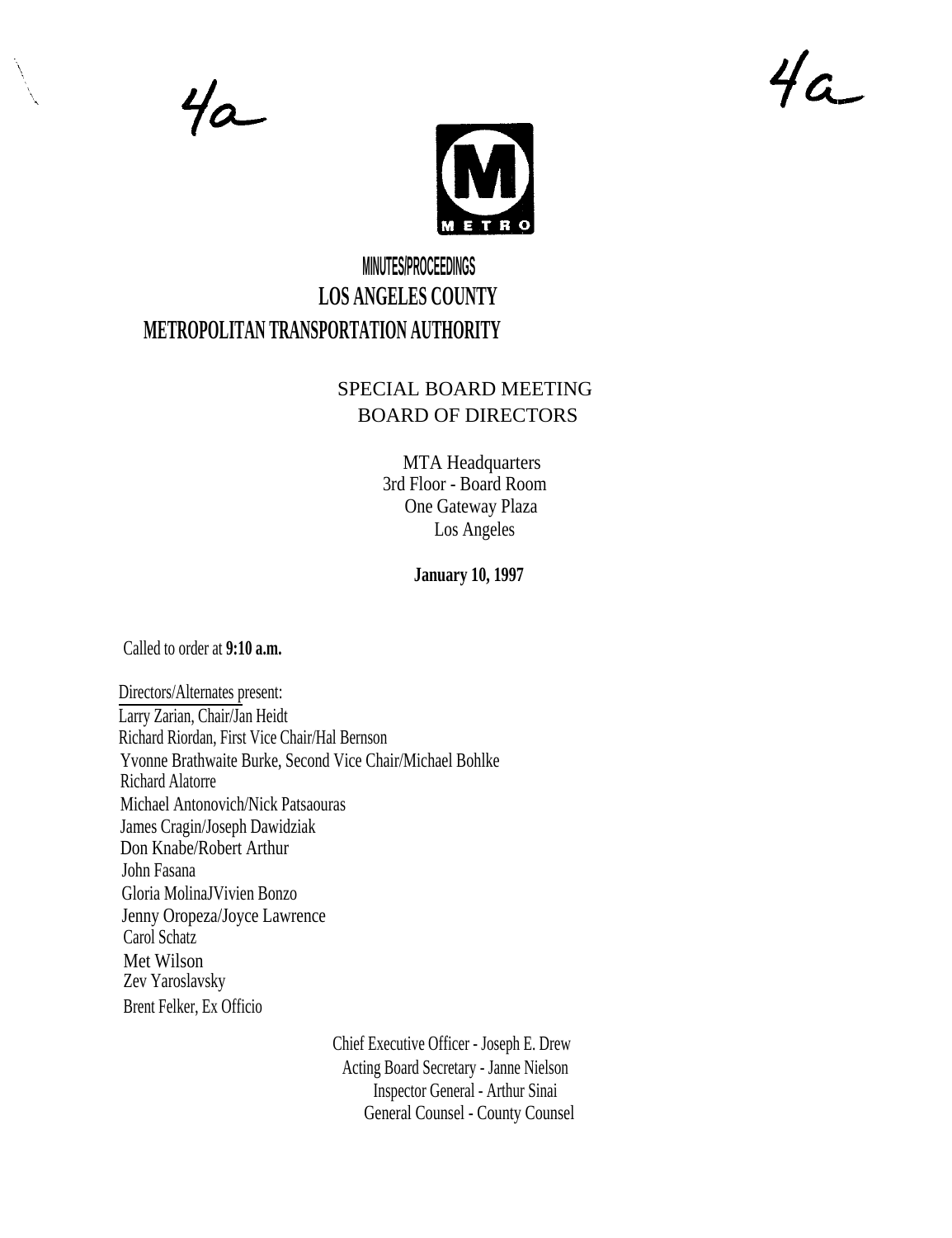1. Received Public Comment

CLOSED SESSION

Personnel Matters - G.C. 54957

Public Employee Appointment - Appointed Linda Bohlinger as Interim Chief Executive Officer

Conference with Legal Counsel Existing Litigation - G.C. 54956.9(a)

> Metro East Consultants v. MTA Superior Court Case BC162753

As a result of discussions in Closed Session Agenda Item No. 6 including any hearing required prior to award was deferred to the **January** 22 Board Meeting.

Chairman Zarian welcomed FTA Deputy Administrator Leslie Rogers who was in the audience and introduced new Board member, Mayor Joyce Lawrence from the city of Downey.

## OPEN SESSION

ADOPTED AS AMENDED Code **of Conduct** for MTA Board Members and Alternates.

Ryan Nakagawa explained that the Code has been expanded to include full and part time staff of Board members, Alternates or consultant advisors. It prohibits involvement in personnel actions or the hiring of employees by contractors/subcontractors. It also speaks to order at Board Meetings and treatment of staff, and provides sanctions for code violations.

Director Oropeza questioned the idea of having the individual responsible for monitoring Board ethics report to the Board. Director Yaroslavsky responded that any wrongdoing would actually be reported to the Inspector General who would recommend any discipline required. Matters of policy would be reported to the Board.

Director Schatz suggested that there be a prohibition against a lobbyist hired by the MTA also being able to represent a contractor or subcontractor on a matter before the MTA.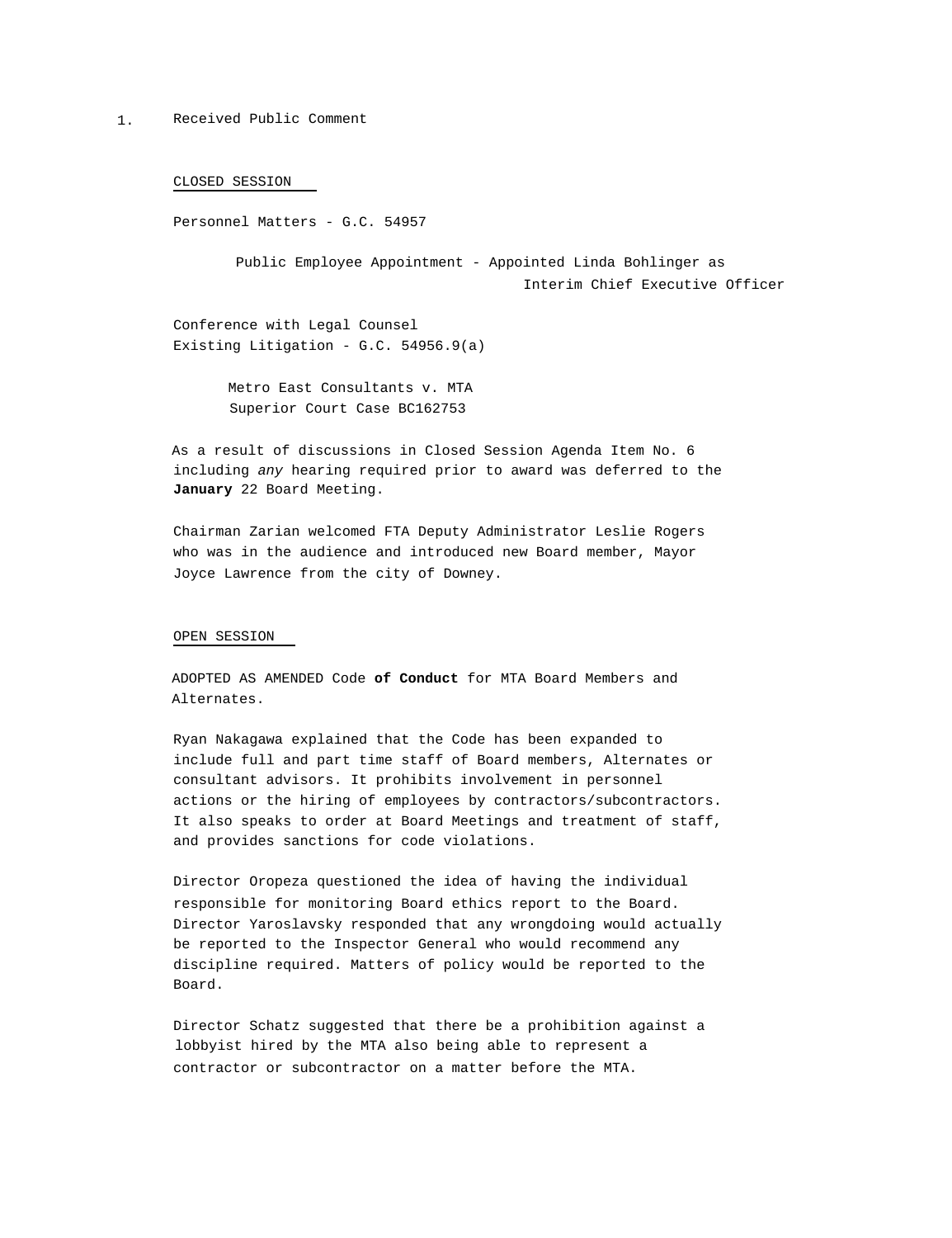Director Fasana expressed the opinion that the revised Code is a good effort, but noted concern about the Code of Conduct and Ethics Policy being merged.

Director Schatz made a substitute motion, seconded by Director Yaroslavsky, to spend up to \$25,000 to have an outside firm that deals with ethics/lobbyist registration look at this policy and make recommendations.

The following **changes were agreed to:**

Section 14 - add to the last line, members"/alternates".

Section 25.b - remove the word "former". (Fasana)

Section 28.c - change to read "Any person who **receives** compensation to regularly provide advice, recommendations, or counsel to Board Members/Alternates regarding MTA activities and also advises another agency or entity which has a financial interest in an item before the Board shall be prohibited from giving advice, directly or indirectly to any Board Member/Alternate or his/her staff regarding the item." (Schatz)

Director Fasana made a motion, seconded by Director Alatorre, to change the last line of Section 10.g to delete the words "full time" staff and "who are employees of a public agency".

Agreement was reached to defer action on Section 10.g u~til the code is reviewed by a legal firm.

The substitute motion authorizing expenditure of \$25,000 for legal review was APPROVED on a voice vote with Directors Antonovich and Alatorre abstaining.

Director Fasana offered another motion, seconded by Director Antonovich, to further change Section 28.C by adding the word "private" before agency or entity...

The motion FAILED on the following Roll Call Vote:

| Ayes:    | Alatorre, Knabe, Fasana, Riordan                    |  |  |
|----------|-----------------------------------------------------|--|--|
| Noes:    | Burke, Cragin, Molina, Oropeza, Schatz, Yaroslavsky |  |  |
| Abstain: | Antonovich, Zarian                                  |  |  |
| Absent:  | Wilson                                              |  |  |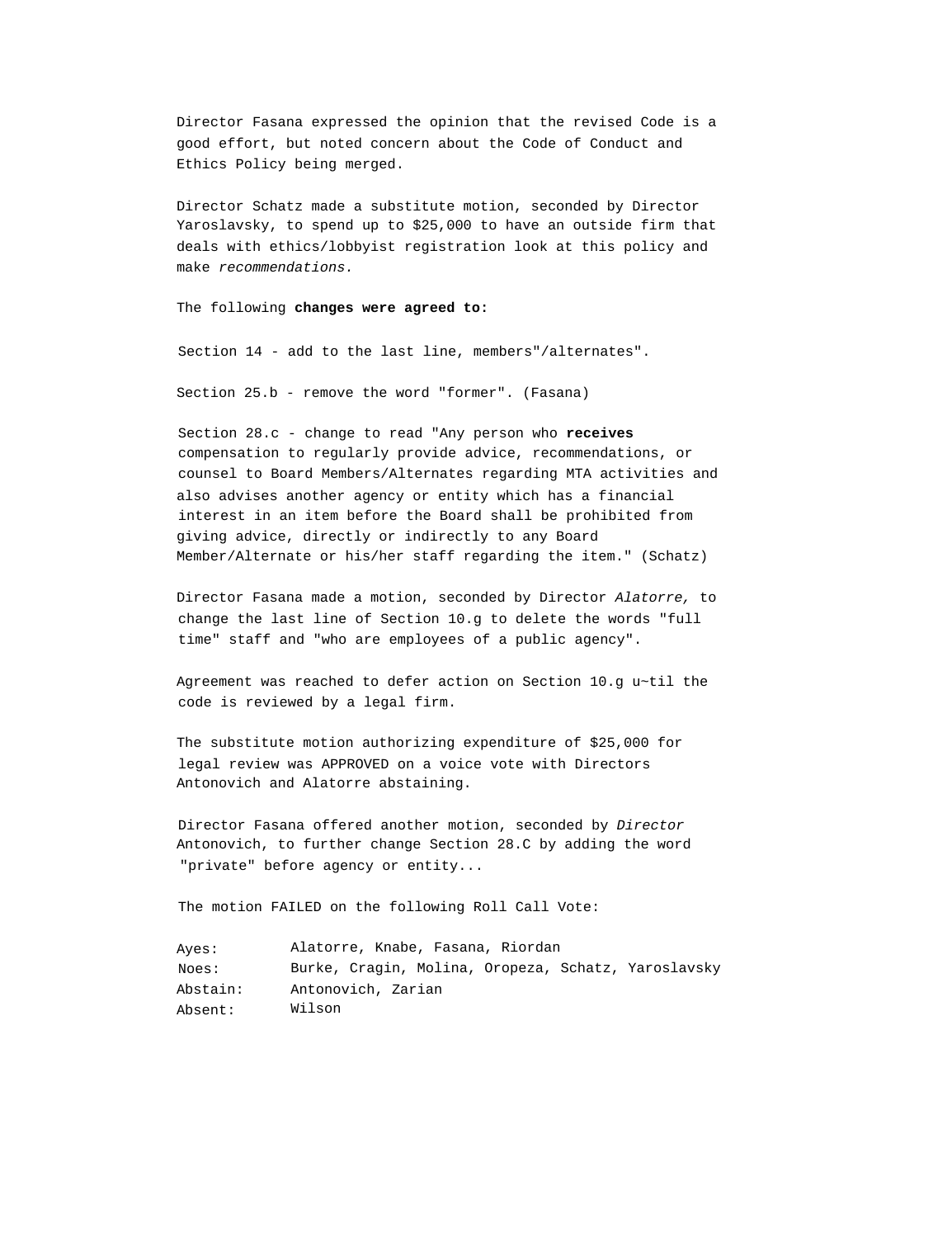The original staff recommendation as amended to include agreed upon changes was APPROVED on the following Roll Call Vote:

| Ayes:    | Alatorre, Burke, Cragin, Knabe, Fasana, Molina, |
|----------|-------------------------------------------------|
|          | Oropeza, Riordan, Schatz, Yaroslavsky, Zarian   |
| Noes:    | None                                            |
| Abstain: | Antonovich                                      |
| Absent:  | Wilson                                          |

 $4.$ Consider adoption of revised Ethics/Lobbyist Policies.

> Items 3 and 4 were considered simultaneously as the Ethics Policy has been included in the Code of Conduct. The Lobbyist Policy remains a separate document which was not considered at this meeting.

- 5 o Considered the following actions required to implement adopted rail projects:
	- Α. adopt a resolution reaffirming the MTA Board's commitment to the Metro Red Line Project as the highest-priority rail project in Los Angeles County;

adopt recovery plan for funding of Metro Red Line Segment 3 with revised schedules and budgets including:

> transfer of \$300 million federal funds from the HOV program to the transit program;

- 2 o reduce the MTA budget by 5% and include this recommendation as part of the five-year business plan; and
- 3 o continued implementation of cost saving measures which improve project schedules.

for inclusion into the Long Range Transportation Plan update.

Michelle Caldwell explained the staff-recommended recovery plan, adding that once Board approval is received, it will be submitted to the ETA on January 15. Jim de la Loza reported that a workshop is plarrned in February with the Bus Riders' Union Joint W9rking Group.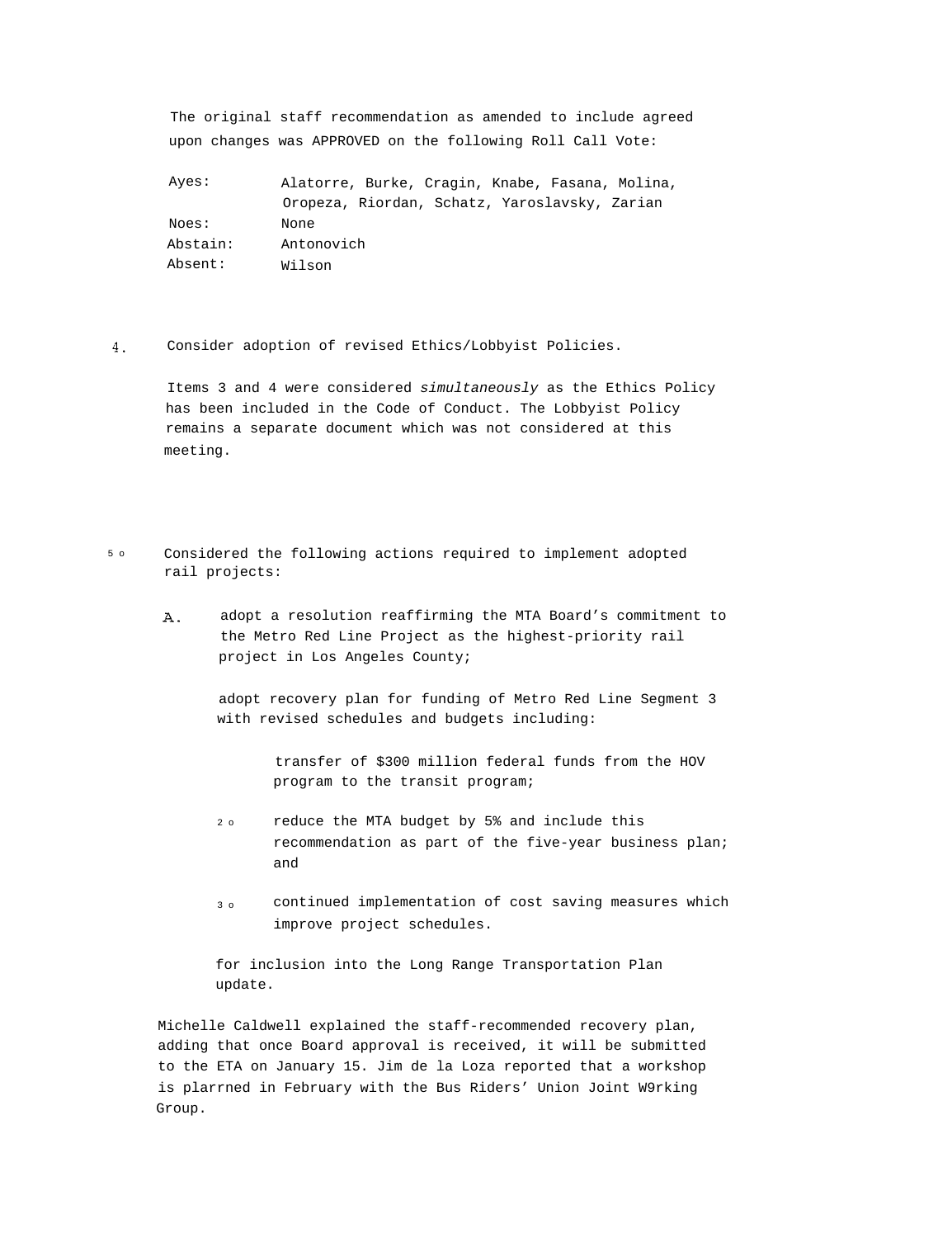Board members asked Tom Parkinson of Gannett Fleming who performed the PMO Mid-City review, if all reasonable alignments were reviewed, if current cost estimates are reasonable, if they were actuarially determined, and if savings are possible. Mr. Parkinson responded affirmatively to each question. Regarding cost savings he said value engineering should be done later in the desi~c[n, one station could be deleted, and the greatest savings would result from reconsideration of an aerial alignment on Wilshire. That statement prompted considerable discussion. Linda Bohlinger explained that a motion from Director Antonovich was approved in December requesting authority to bring Metro System out of the Ground and was amended to include all lines except Eastside and directed the PMO to review cost containment and report to the Special Construction Committee in February.

Eric Mann, Co-Chair of the Joint Working Group gave an oral report calling the Board's attention to the requirements of the Consent Decree (102 buses over and above those scheduled for replacement, a 2 Yr., 50-bus pilot program for service expansion, and by December 1997, achieving a 1.35 load factor) and requesting that the funding for the Consent Decree be given the same level of effort and specificity that's being given to rail.

Director Riordan offered an amending motion to the staff recommendation, seconded by Director Burke, that the MTA Board direct the CEO to:

- I. Issue an !FB for the procurement of new buses to relieve overcrowding and add pilot service; and
- 2. Return to the Board in 30 days with a report describing how many additional buses and over what period would be required to replace MTA buses over 12 years of age, and request Board approval to issue an RFP for the procurement of the required replacement vehicles; and
- 3. Return to the Board in 30 days with cost estimates for the purchase, operation, and maintenance of both the new buses and replacement buses.
- 4. Hold a "Bus Workshop', within 60 days (and prior to consideration of the Long Range Plan update) that presents for Board action a funding plan for the procurement, operation, and maintenance of the MTA bus system through 2010, including full compliance with the Consent Decree; and further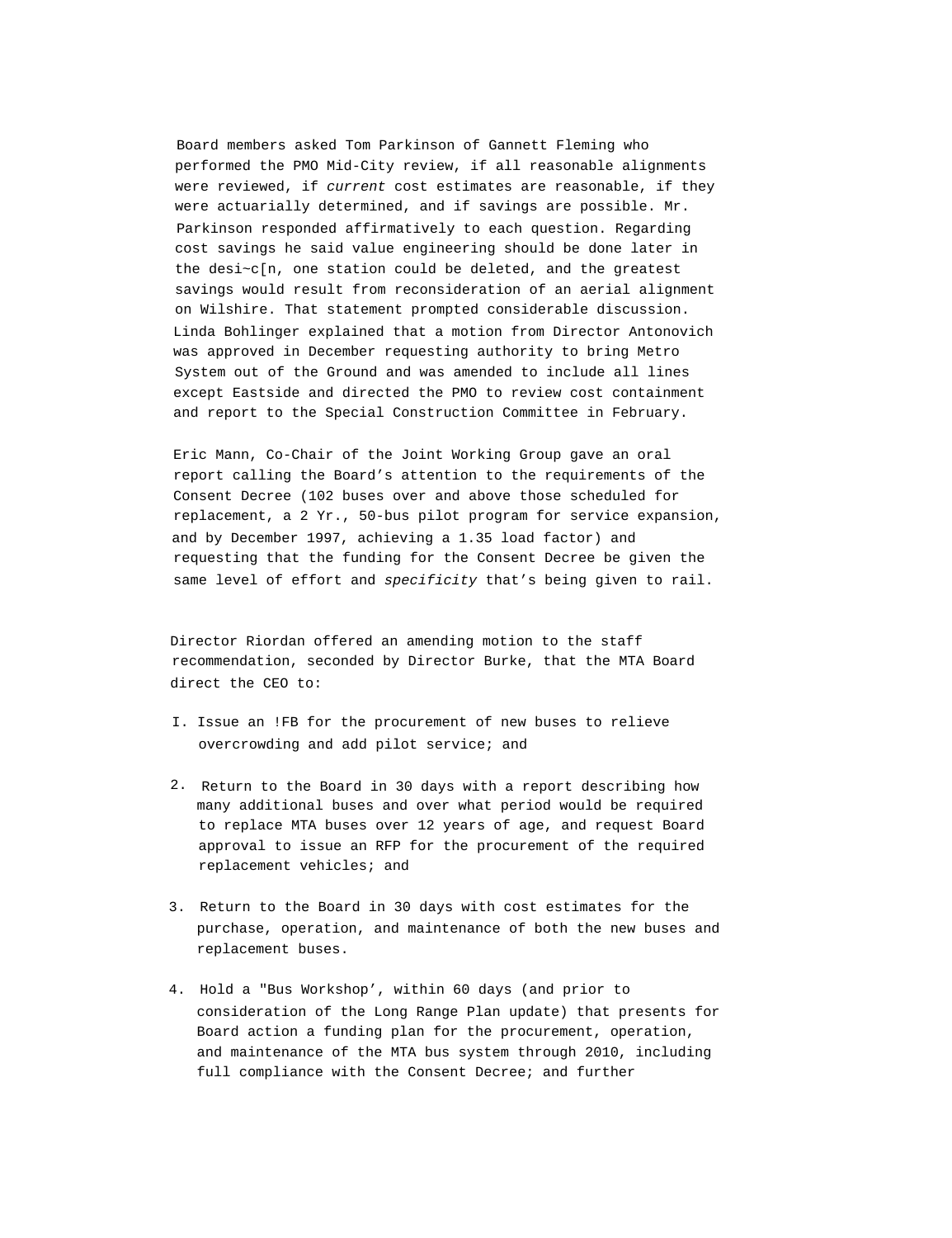5. That the intent of the Board is that the approval of the \$300 million transfer and accompanying actions will not affect implementation of compliance with the Federal Consent Decree.

The Board agreed to bifurcate the staff recommendation, and APPRO~-ED 5.B as amended to include Director Riordan's motion on the following Roll Call Vote:

| Ayes:          | Alatorre, Burke, Molina, Oropeza, Riordan, Schatz, |
|----------------|----------------------------------------------------|
|                | Wilson, Zarian                                     |
| Noes:          | Antonovich, Dawidziak, Arthur, Fasana, Yaroslavsky |
| $\sim$ bstain: | None                                               |
| Absent:        | None                                               |

Director Antonovich then presented a motion amending 5.A, seconded by Director Fasana, to:

Adopt a resolution reconfirming the MTA's commitment to the Metro Rail Red Line Project as its first priority rail transit project, "with the understanding that the MTA will request the FTA to amend the Full Funding Grant Agreement to allow non-subway configurations as part of the Red Line Project.',

The motion FAILED on the following Roll Call Vote:

| Ayes:    | Antonovich, Dawidziak, Knabe, Fasana, Zarian       |
|----------|----------------------------------------------------|
| Noes:    | Alatorre, Burke, Molina, Oropeza, Riordan, Schatz, |
|          | Wilson, Yaroslavsky                                |
| Abstain: | None                                               |
| Absent:  | None                                               |

Director Antonovich presented a second motion, seconded by Director Fasana, that:

The Board budget by the Board instruct staff to stay within the current Mid-City adopting an above-ground configuration, and return to in 60 days with a specific proposal to accomplish this.

The motion FAILED on the following Roll Call Vote:

| Ayes:    | Antonovich, Knabe, Fasana, Zarian   |                   |
|----------|-------------------------------------|-------------------|
| Noes:    | Alatorre, Burke, Dawidziak, Molina, | Oropeza, Riordan, |
|          | Schatz, Wilson, Yaroslavsky         |                   |
| Abstain: | None                                |                   |
| Absent:  | None                                |                   |